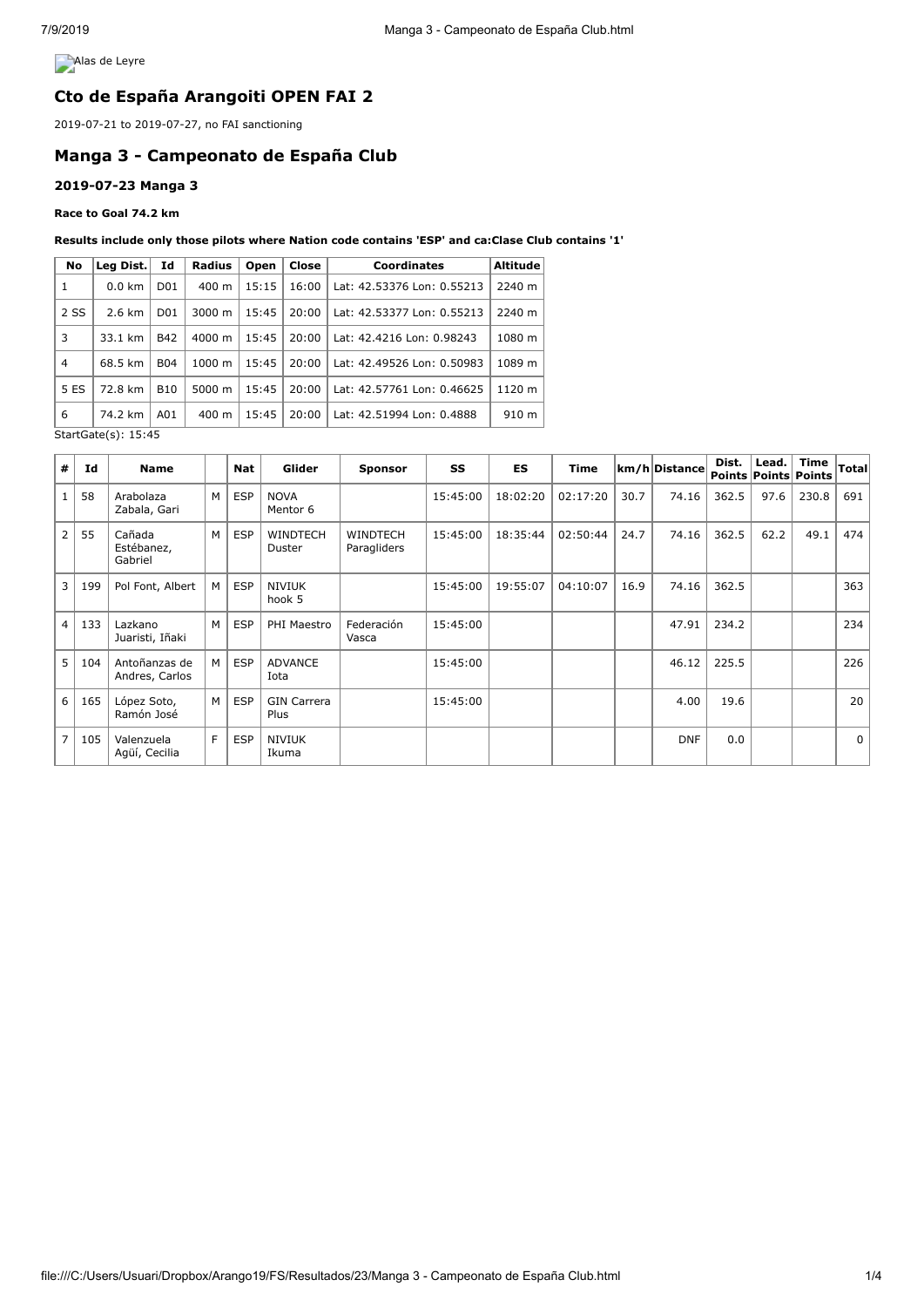**Pilots absent from task (ABS)**

**Id Name**

### **Pilots not yet processed (NYP)**

**Id Name**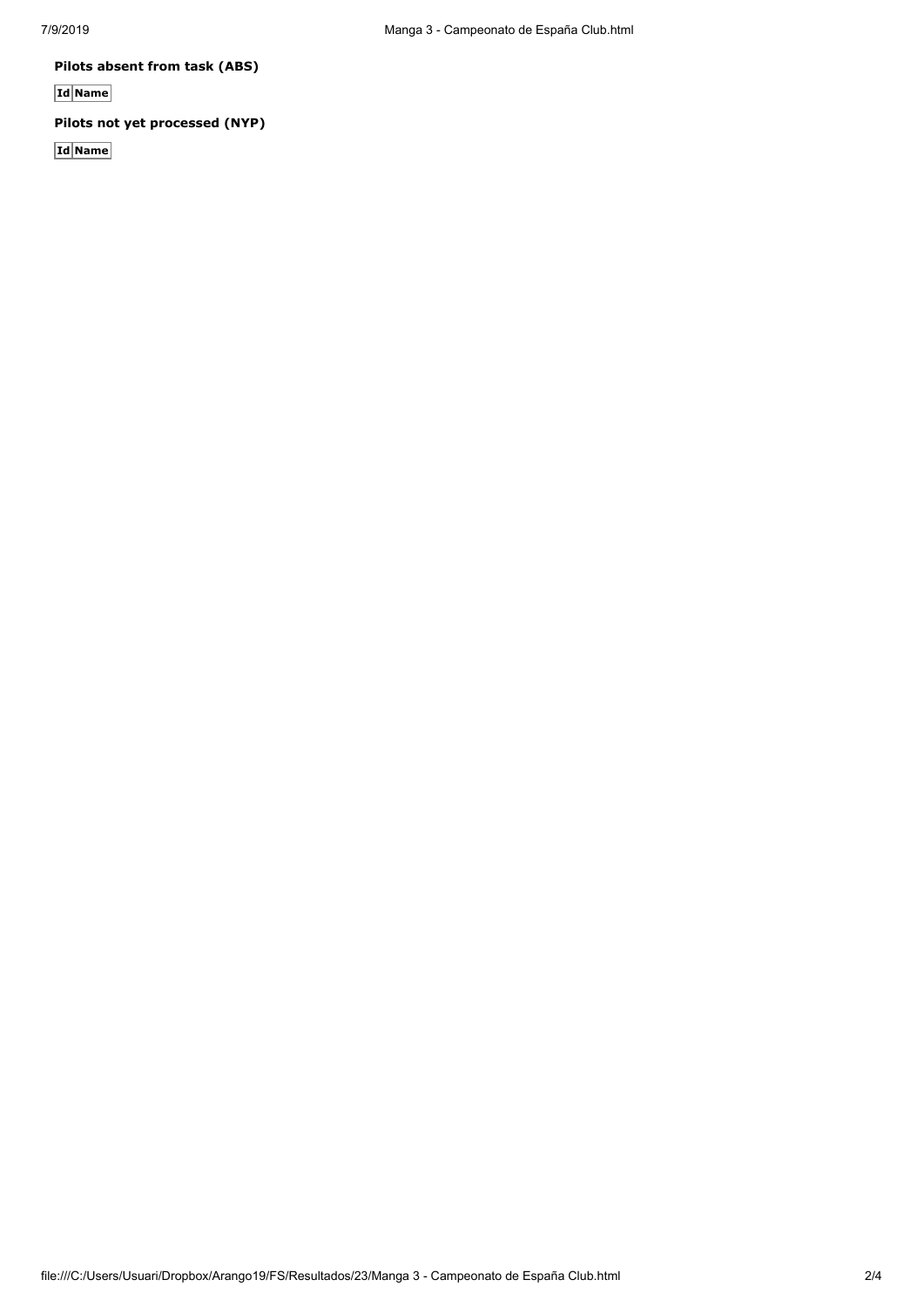#### **Task statistics**

| 70.246<br>ss distance<br>74.155<br>task_distance |
|--------------------------------------------------|
|                                                  |
|                                                  |
| 72.846<br>launch_to_ess_distance                 |
| 116<br>no_of_pilots_present                      |
| no_of_pilots_flying<br>109                       |
| no_of_pilots_lo<br>19                            |
| 100<br>no of pilots reaching nom dist            |
| no_of_pilots_reaching_es<br>90                   |
| no_of_pilots_reaching_goal<br>90                 |
| 7264.875<br>sum_flown_distance                   |
| best_dist<br>74.155                              |
| best_time<br>1.70111111111111                    |
| worst_time<br>4.16861111111111                   |
| 117<br>no_of_pilots_in_competition               |
| no_of_pilots_landed_before_stop<br>0             |
| 6848.875<br>sum_dist_over_min                    |
| 6848.875<br>sum_real_dist_over_min               |
| 7264.875<br>sum_flown_distances                  |
| 74.155<br>best_real_dist                         |
| 2019-07-23T15:45:00+02:00<br>last_start_time     |
| 2019-07-23T15:45:00+02:00<br>first_start_time    |
| 2019-07-23T17:27:04+02:00<br>first_finish_time   |
| 3.00537761421203<br>max_time_to_get_time_points  |
| no_of_pilots_with_time_points<br>66              |
| 0.825688073394495<br>goalratio                   |
| arrival_weight<br>0                              |
| departure_weight<br>0                            |
| leading_weight<br>0.1115361576845                |
| time_weight<br>0.525813314798356                 |
| distance weight<br>0.362650527517145             |
| smallest_leading_coefficient<br>1.06250800952679 |
| available_points_distance<br>362.514966641474    |
| available_points_time<br>475.63545301486         |
| available_points_departure<br>0                  |
| available_points_leading<br>161.47577452957      |
| available_points_arrival<br>0                    |
| time_validity<br>1                               |
| launch_validity<br>0.999626194185904             |
| distance_validity<br>1                           |
| stop_validity<br>1                               |
| day_quality<br>0.999626194185904                 |
| ftv_day_validity<br>0.999626194185904            |
| time_points_stop_correction<br>0                 |

### **Scoring formula settings**

**param value**